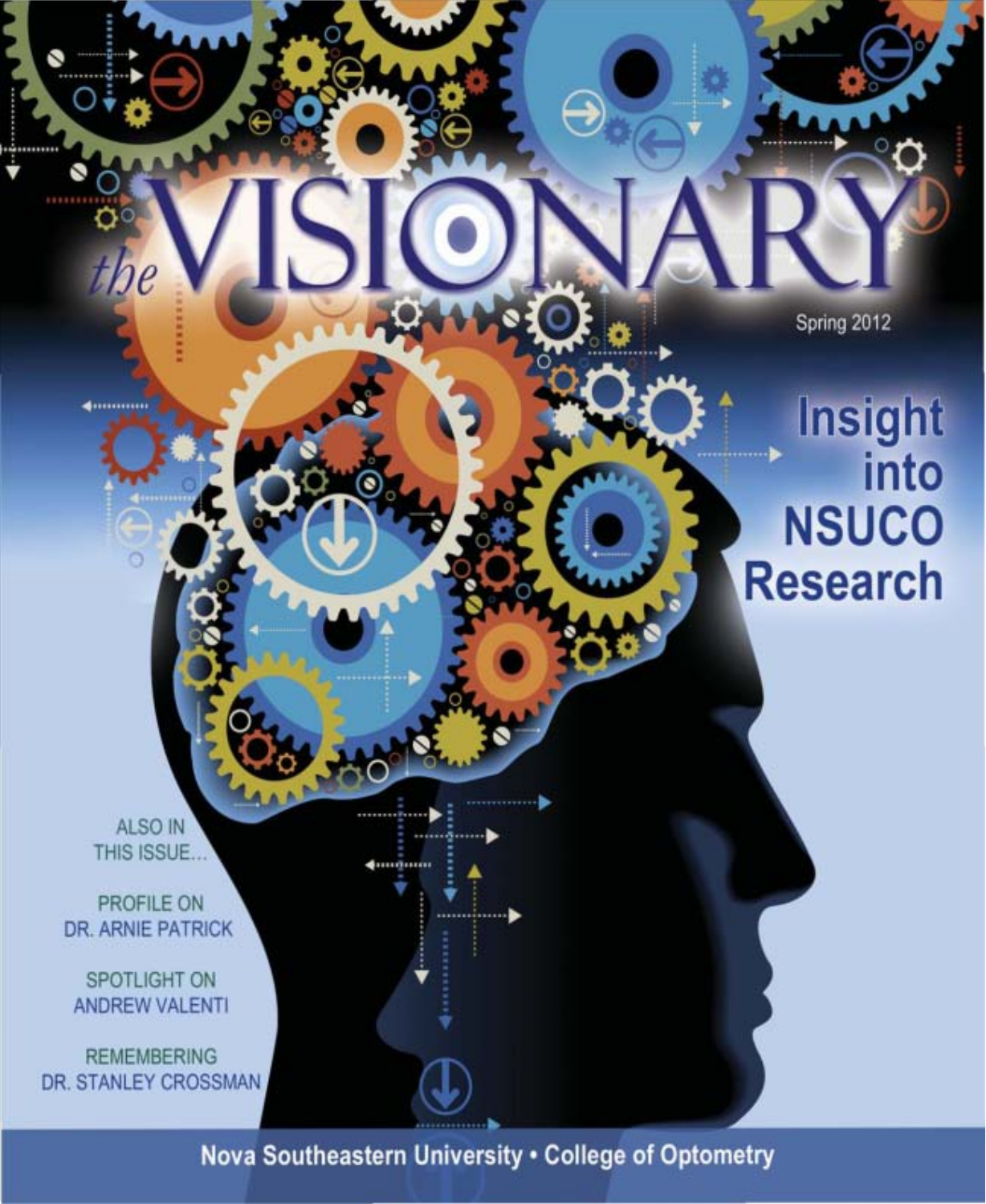

Co-Editors Nathaniel King, B.A. Scott Colton, B.A., APR

#### Contributing Writers

Mary Bartuccio, O.D. Hua Bi, O.D., Ph.D. Stacey A. Coulter, O.D. Babita Gounden, OD3

Janet Leasher, O.D. Jaqueline Rodena, O.D. Joseph Sowka, O.D. Heidi Wagner, O.D. Lori Vollmer, O.D. Bin Zhang, M.D., Ph.D.

Art Director/Graphic Designer Brandee Evans

**Volume 7, Number 1**



As a child growing up in an upscale area of southern New Hampshire, OD3 student Andrew Valenti enjoyed many carefree days playing sports and hanging out with friends. However, he also possessed a laser-like focus when it came to where his professional destiny lay.

Stanley Crossman, O.D., who was an NSUCO faculty member for 11 years, passed away in December at the age of 85. He brought a truly unique perspective to the college and made considerable contributions to the development of optometry as it is practiced today.

For some, the proverbial climb up the professional ladder occurs seamlessly. However, for others, it's a much more arduous ascent. The latter scenario certainly epitomized what Arnie Patrick, O.D., dealt with as he attempted to make a career change in his late 30s.

| CE Update and Calendar of Events Back Cover |  |
|---------------------------------------------|--|

### *http://optometry.nova.edu*

The Doctor of Optometry Program at the Nova Southeastern University College of Optometry is fully accredited by The Accreditation Council on Optometric Education (ACOE). The ACOE (243 N. Lindbergh Avenue, St. Louis, Missou telephone number 800-365-2219) is the accrediting body for professional degree programs offered by all optometric institutions in the United States.

Nova Southeastern University is accredited by the Commission on Colleges of the Southern Association of Colleges and Schools (1866 Southern Lane, Decatur, Georgia, 30033-4097; telephone number: 404-679-4501) to award associate's, bachelor's, master's, educational specialist, and doctoral degrees.

Nova Southeastern University admits students of any race, color, sex, age, nondisqualifying disability, religion or creed, sexual orientation, or national or ethnic origin to all the rights, privileges, programs, and activ accorded or made available to students at the school, and does not discriminate in administration of its educational policies, admissions policies, scholarship and loan programs, and athletic and other school-administered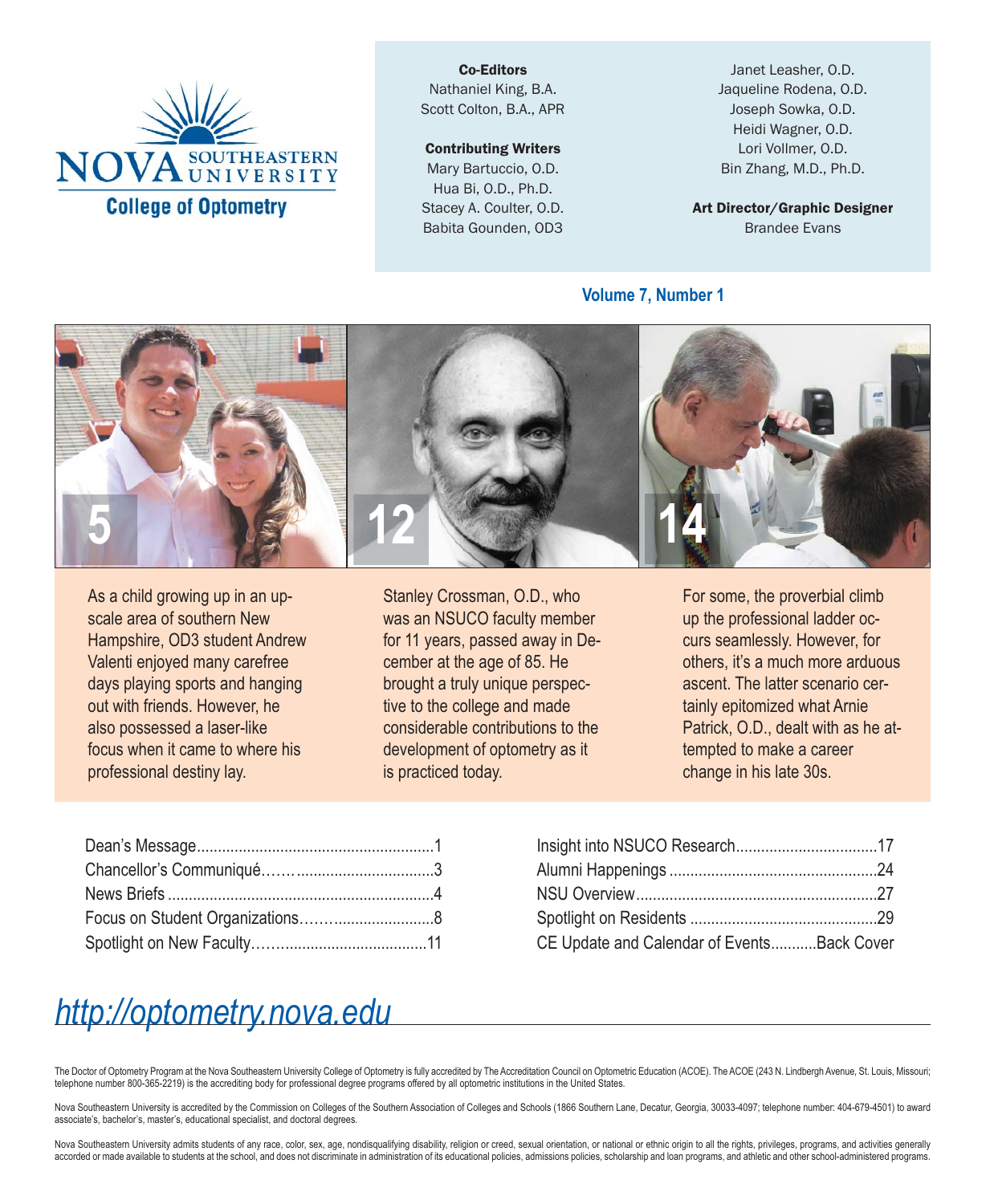## IN MEMORIAM: *by Nathaniel King, B.A., Co-Editor, The Visionary* Recollections of Dr. Stanley Crossman



Stanley Crossman, O.D., who was an NSUCO faculty member for 11 years, passed away on December 2, 2011, at the age of 85 in Hollywood, Florida. A native of Pennsylvania, Dr. Crossman graduated from the Philadelphia College of Osteopathic Medicine in 1948 and maintained a solo practice for 30 years in the Philadelphia area.

Dr. Crossman felt he had reached a turning point in his life when, in 1965, he made the decision to participate in a certification

program called Vision in the School-Aged Child from the Gesell Institute of Child Development in Connecticut. The certificate he earned from that year of inspiration hung lovingly on the wall above his desk as a constant reminder of his personal beliefs and approach toward the field of optometry.

Early on, he recognized the relationship between learning and vision when his young patients began excelling in school after training sessions. As a hospital staff optometrist in the 1960s and 1970s—a time when such a position was unheard of elsewhere— Dr. Crossman was conducting VT-based techniques he had made a great effort to learn. He stated that "Learning is a process. If you take it seriously and have the passion to continue it beyond school, you will become a better optometrist and a better person." In addition to his service at NSUCO, he taught at Pennsylvania College of Optometry, the Inter-American University of Puerto Rico School of Optometry, and The Verona, Italy, College of Optometry.

During his 11 years at NSUCO, he taught courses in anomalies of binocular vision, vision development, learning disabilities, and pediatrics and helped create the binocular vision clinic specialty section. Dr. Crossman brought a truly unique perspective to the college and made considerable contributions to the development of optometry as it is practiced today.

# Individual Recollections...

"Stan was part of the very robust northeast behavioral vision community during his time in Philadelphia. Following his retirement from Nova Southeastern University, he continued to lecture internationally until recently. He very much enjoyed private practice and the dynamic and exciting times of sharing with the pioneers of behavioral optometry: John Streff, Dick Apell, "Skeff" Skeffington, Al Sutton, Bruce Wolff, Elliot Forrest, Stan Levine, Ellis Edelman, Bob Kraskin, Amiel Francke, Baxter Swartwout, and many, many more.

When circumstances led him to teaching, he took this up with enthusiasm, but also with love of the profession and his students. By the time I met Stan, love was his defining force. He was enthusiastic about the power of optometry to provide insight and to help others enhance their lives, remove restrictions on thinking and action, and become more competent, connected, and vital. He was enthusiastic about the support and connection that good diet and regular exercise can provide. One could say he loved these things. But most of all, he loved people.

This love for people was no abstract thing for Stan. It was individual. When he asked how you were, it was not an idle question. Certainly he had a great love for his son, his daughter, his granddaughter, and his family. But if you were in front of him, he had a great love for you. He looked after me personally, always asking how things were going, how I was feeling, whether I needed anything, how my family—each by name—was doing, and how mutual friends were. The conversation would be largely about you, unless he had some personal story he felt might be helpful. My strong impression from talking to others is that this was his natural and unaffected modus operandi; he really cared. For me, being with Stan was something indescribably wonderful, like being warmed by the sun.

I'm pretty sure Stan carried this into his teaching. There must have been frustrations as the behavioral optometry he so cared for became less and less of interest to many students, but I doubt this ever reduced his love for those he was teaching. I do know that I have met many of Stan's students and have heard many good things about him. I would guess this, in addition to his obvious astuteness, is why he was sought as an international speaker. I know he had been asked to speak in Italy shortly before his passing and would have gone had his stamina permitted.

His stamina was about the only thing that changed in Stan's last year. He still kept up the love and talked enthusiastically about diet, the ocean, exercise, and people. And still one did not hear much about him, except that he was fine. A few months before Stan's passing, I visited him in the hospital—a very foreign place for Stan. He told me about the lovely people he'd met there and joked around a little. He asked about me and spent time counseling me until he literally could no longer continue. He was weak, but happy, content, peaceful, and loving. That was, and is, Stan."

*...Walter J. Chao, O.D.*